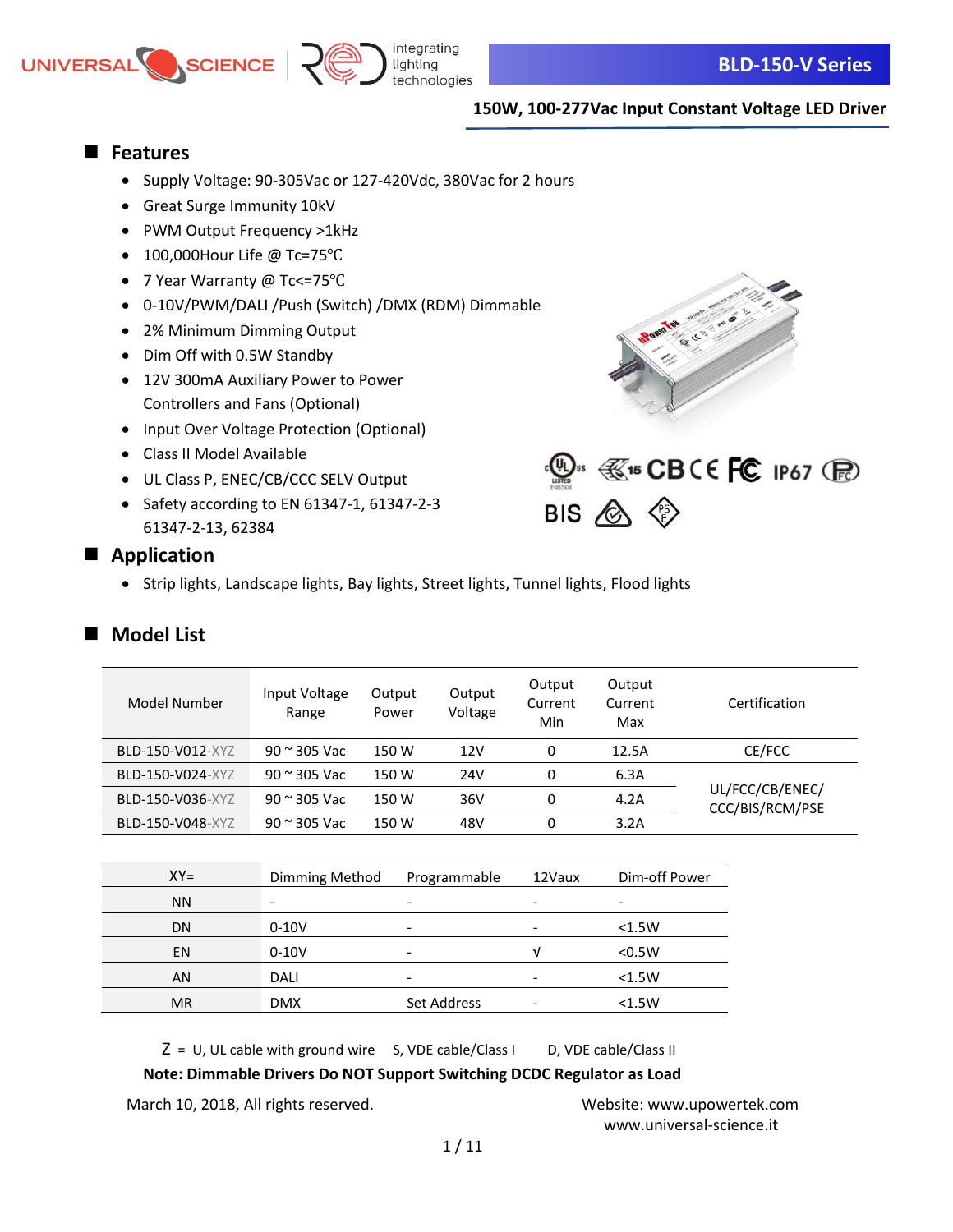



## ■ **Technical Data**

| Input Voltage                | 90 $\sim$ 305Vac or 127V-420Vdc, 380Vac for 2 hours                                 |  |
|------------------------------|-------------------------------------------------------------------------------------|--|
| Input Frequency              | $47 - 63$ Hz                                                                        |  |
| Power Factor                 | >0.9@60-100%load, refer to PF vs. Load curve                                        |  |
| <b>THD</b>                   | <15%@60-100%load, refer to THD vs. Load curve                                       |  |
| Input Current                | 1.4Amax@120Vac & Full-Load,                                                         |  |
|                              | 0.75Amax@220Vac & Full-Load                                                         |  |
| Inrush Current               | 65A peak, 1.2ms duration, <0.25A2s@230Vac, Cold Start                               |  |
|                              | 70A peak, 1.3ms duration, < 0. 5A2s@277Vac, Cold Start                              |  |
| Leakage Current              | 1mA max @277Vac 60Hz, UL8750,0.75mAmax @220Vac 50Hz, IEC61347-1                     |  |
| Input Under Voltage          | Shut down and auto-restart                                                          |  |
| Input Over Voltage           | *Optional: Shutdown @320Vac                                                         |  |
| <b>Surge Protection</b>      | Line to line 6kV, line to ground 10kV, IEC 61000-4-5                                |  |
| <b>Voltage Accuracy</b>      | ±3%Vo                                                                               |  |
| Setup Time                   | $1.2s$ max.                                                                         |  |
| Overshoot                    | 10% Vo, max.                                                                        |  |
| <b>Output Over Current</b>   | 120% lo, typ.                                                                       |  |
| <b>Short Circuit</b>         | Auto recovery. The output recovers when short is removed.                           |  |
|                              | Turn off the output when Tc≧105±10°C;                                               |  |
| Over Temperature             | Auto Recovery When Tc≦70±10°C                                                       |  |
| <b>Operating Temperature</b> | Case Temperature Tc=-40 $\degree$ C $\degree$ +90 $\degree$ C ; 10%RH $\sim$ 100%RH |  |
| <b>Storage Temperature</b>   | $-40^{\circ}$ C $\sim$ +85 $^{\circ}$ C; 5%RH $\sim$ 100%RH                         |  |
| <b>MTBF</b>                  | ≥320,000 hours, 75°C case temperature (MIL-HDBK-217F)                               |  |
| Lifetime                     | ≥100,000 hours, 75°C case temperature, refer to life vs. Tc curve                   |  |
| Case Temperature             | 90°C max, marked in the Tc point of label                                           |  |
| <b>Dimensions</b>            | 6.34x2.66x1.32 by inch (body), 7.40x2.66x1.32 by inch (endcaps included)            |  |
|                              | 161.0x67.5x33.5 by mm (body), 188.0x67.5x33.5 by mm (endcaps included)              |  |
| Net Weight                   | 800g                                                                                |  |
| Packing                      | 25pcs, 21kg per carton, carton size: 490x370x230mm                                  |  |
| مرم موم امراد بمصدم ۱۸       | cifical all the test results are measured in 2500 reage town                        |  |

Notes: Unless specified, all the test results are measured in 25℃ room temperature.

## ■ **Dimming**

| Parameter                    | Min.          | Typ.       | Max.                |
|------------------------------|---------------|------------|---------------------|
| <b>Vdim Sourcing Current</b> | 200uA         | 300uA      | 450uA               |
| Vdim Allowed Input Voltage   | $-20V$        |            | 20 V                |
| 0-10V Dimming Range          | 2% (Vdim=1V)  | Linear     | 100% (Vdim=9~10V)   |
| <b>PWM Dimming Range</b>     | 2% (Duty=10%) | Linear     | 100% (Duty=90-100%) |
| Dim off threshold            | 0.4V or 4%    | 0.5V or 5% | 0.6V or 6%          |
| Dim on threshold             | 0.6V or 6%    | 0.7V or 7% | 0.8V or 8%          |
| PWM High                     | 3.8V          |            | 10V                 |
| <b>PWM Low</b>               | 0V            |            | 0.6V                |

March 10, 2018, All rights reserved. Website: [www.upowertek.com](http://www.upowertek.com/)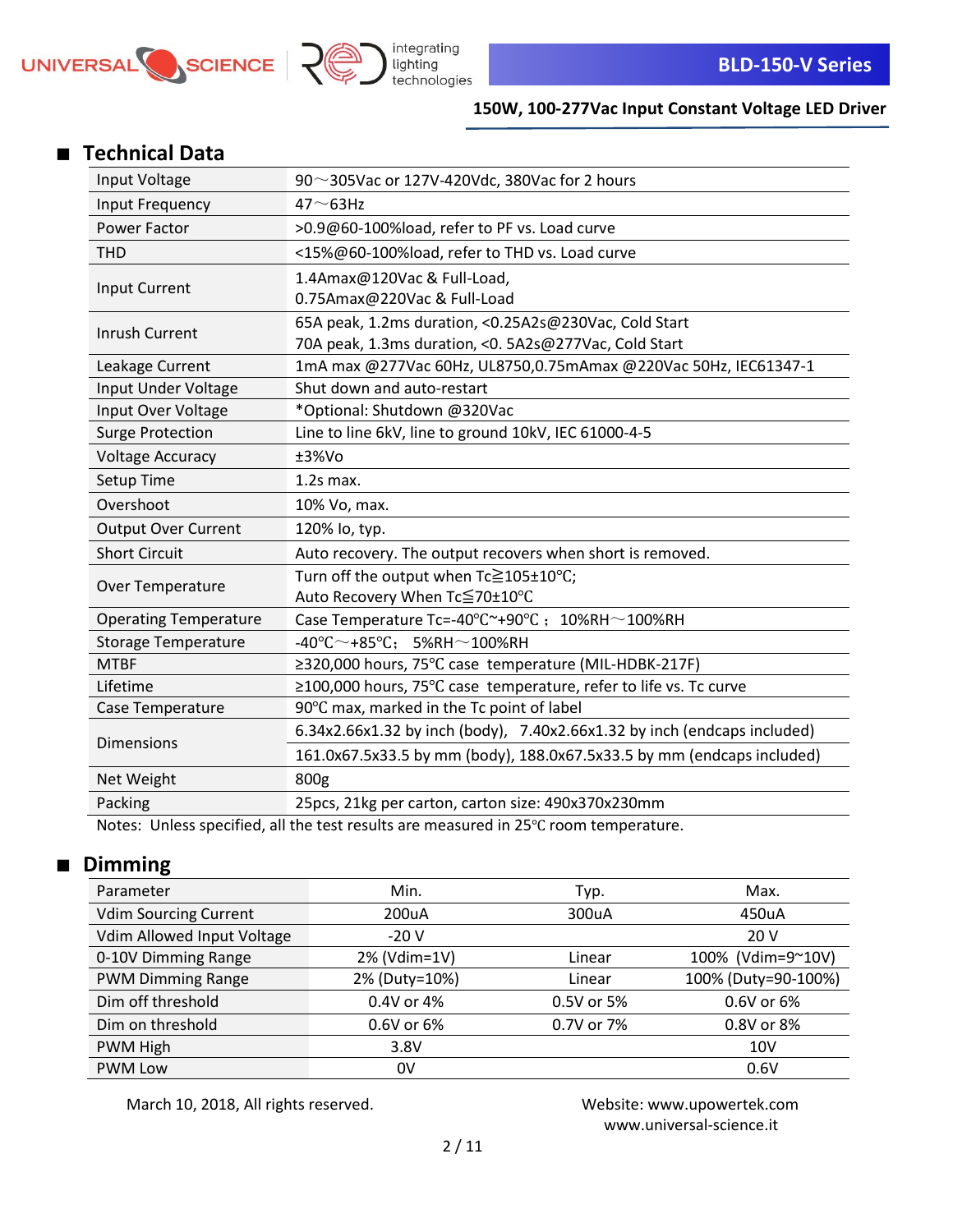



| <b>PWM Frequency</b>              | 300Hz  |          | 2kHz |
|-----------------------------------|--------|----------|------|
| <b>External PWM Controller</b>    |        |          |      |
| <b>Current Sinking Capability</b> | 300uA  |          |      |
| <b>DALI Interface Standard</b>    |        | IEC62386 |      |
| DA1, DA2 High Level               | 9.5    | 16       | 22.5 |
| DA1, DA2 Low Level                | $-6.5$ |          | 6.5  |
| DA1, DA2 Current                  |        |          | 2mA  |

### **Dimming Curve**







### **Dimming Wiring**



### **Push (Switch) Dim**

A short press (50-600 ms) switches the device on or off

A long press (> 600 ms) fades the connected operating device alternately up and down (between 2 and 100%). Up and down slew rate is 20%Io/second.

Long push for 15s to synchronize.

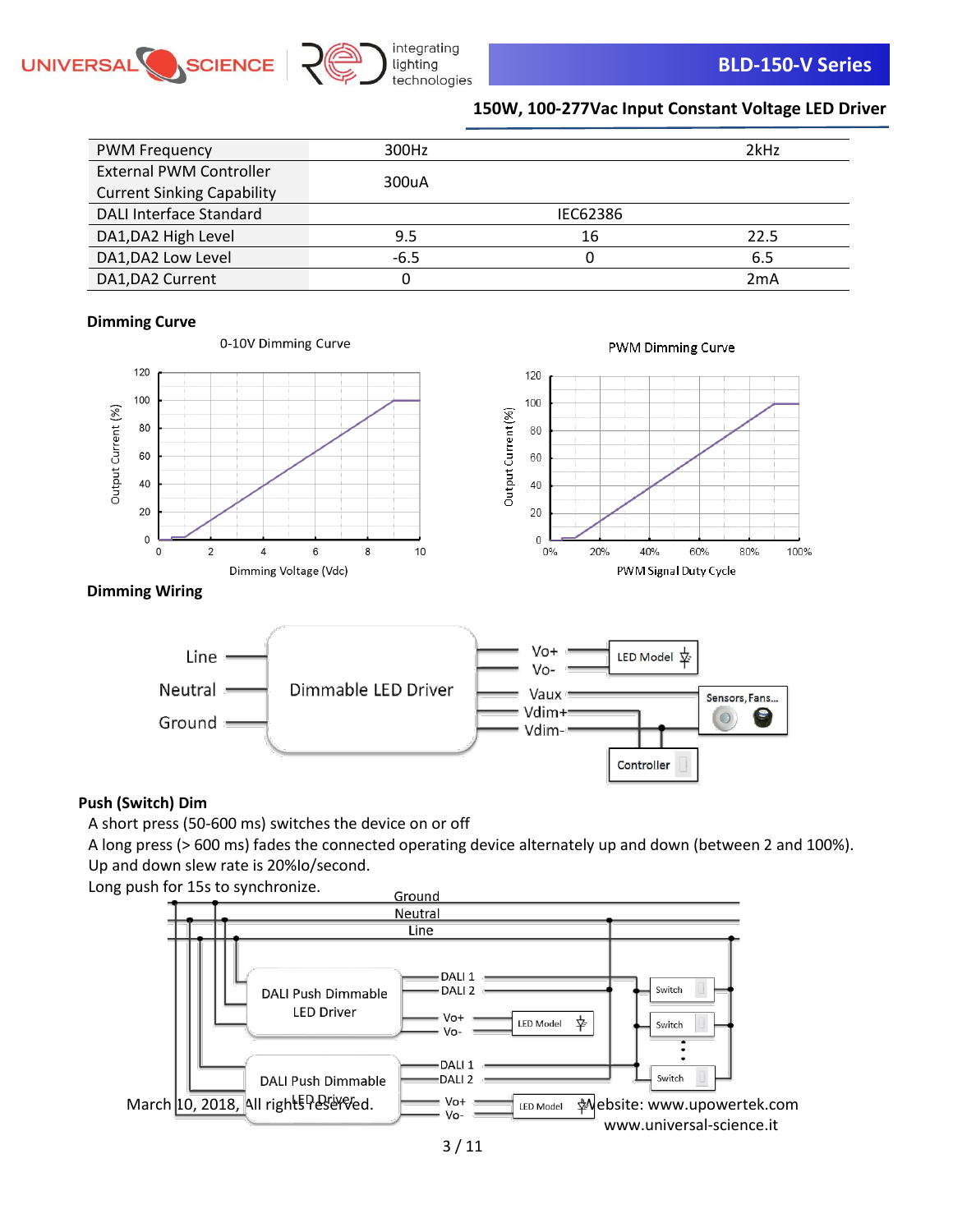

# ■ **Safety/EMC Compliance**

| <b>Safety Standard</b> | Description                                                                                                              |
|------------------------|--------------------------------------------------------------------------------------------------------------------------|
| <b>UL8750</b>          | Light emitting diode(LED) equipment for use in lighting products                                                         |
| UL1012                 | Power units other than class 2                                                                                           |
| IEC 61347-1            | Lamp control gear Part 1: general and safety requirements                                                                |
| IEC 61347-2-13         | Lamp control gear Part 2-13: particular requirement for d.c. or a.c. supplied electronic<br>control gear for LED modules |
| <b>EMI Standards</b>   | Description                                                                                                              |
| <b>IEC 55015</b>       | Conducted emission test & radiated emission test                                                                         |
| IEC 61000-3-2          | Harmonic current emissions; Class C                                                                                      |
| IEC 61000-3-3          | Voltage fluctuations & flicker                                                                                           |
| FCC Part 15            | ANSI C63.4:2009 Class B                                                                                                  |
| <b>EMS Standards</b>   | Description                                                                                                              |
| IEC 61000-4-2          | Electrostatic discharge (ESD): 8 kV air discharge, 4 kV contact discharge                                                |
| IEC 61000-4-3          | Radio frequency electromagnetic field susceptibility test (RS)                                                           |
| IEC 61000-4-4          | Electrical fast transient (EFT)                                                                                          |
| IEC 61000-4-5          | Surge immunity test                                                                                                      |
| IEC 61000-4-6          | Conducted radio frequency disturbances test (CS)                                                                         |
| IEC 61000-4-8          | Power frequency magnetic field test                                                                                      |
| IEC 61000-4-11         | Voltage dips                                                                                                             |
| IEC 61547              | Electromagnetic immunity requirements applies to lighting equipment                                                      |

# ■ **Lifetime vs. Case Temperature**



### Lifetime vs. Case Temperature

March 10, 2018, All rights reserved. Website: [www.upowertek.com](http://www.upowertek.com/)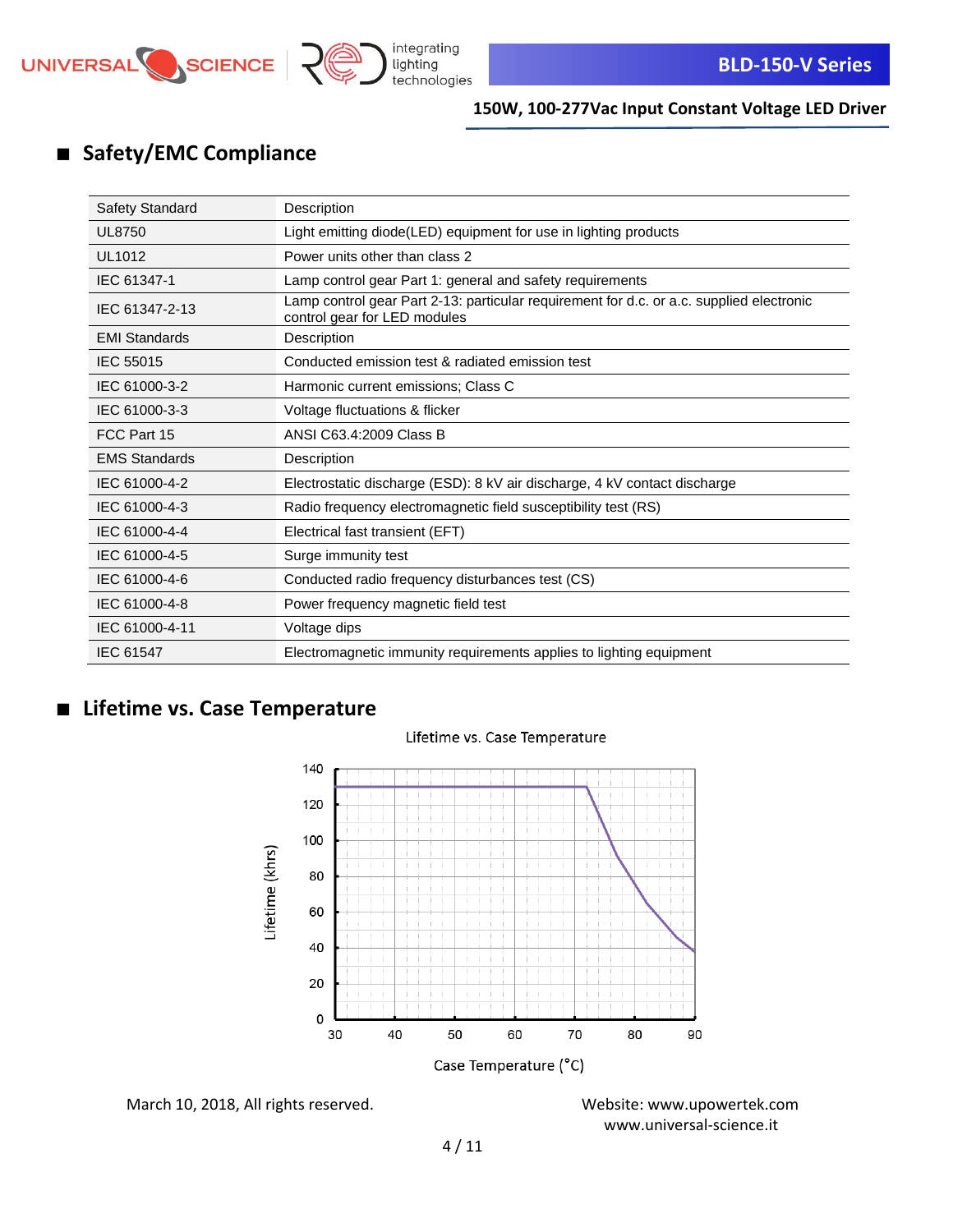

integrating

### **150W, 100-277Vac Input Constant Voltage LED Driver**

(End of Life: Maximum Failure Rate=10%)

■ **Power Factor vs. Load** 



■ **THD** vs. Load



March 10, 2018, All rights reserved. Website: [www.upowertek.com](http://www.upowertek.com/)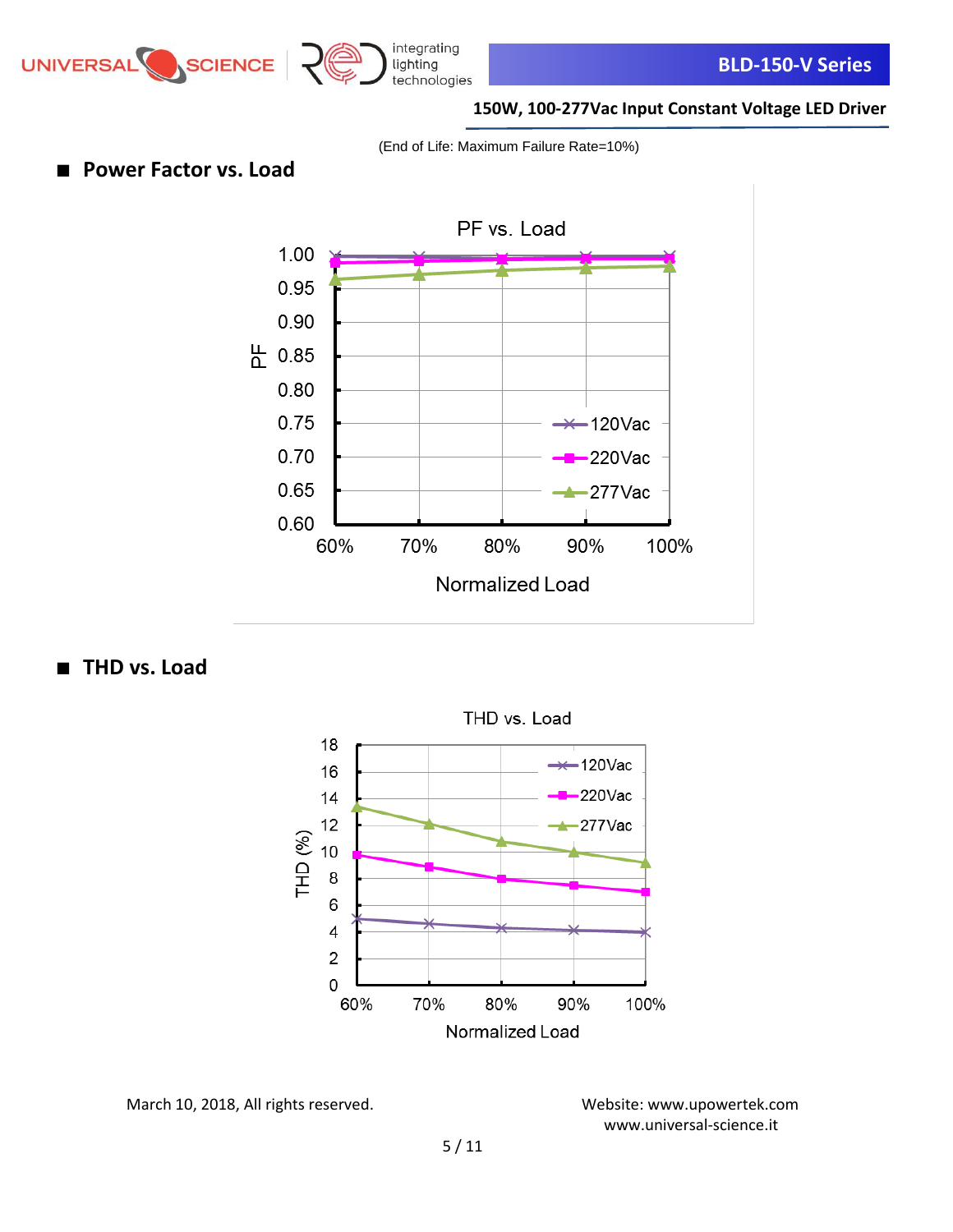

# ■ **Efficiency vs. Load (24V Model)**



March 10, 2018, All rights reserved. Website: [www.upowertek.com](http://www.upowertek.com/)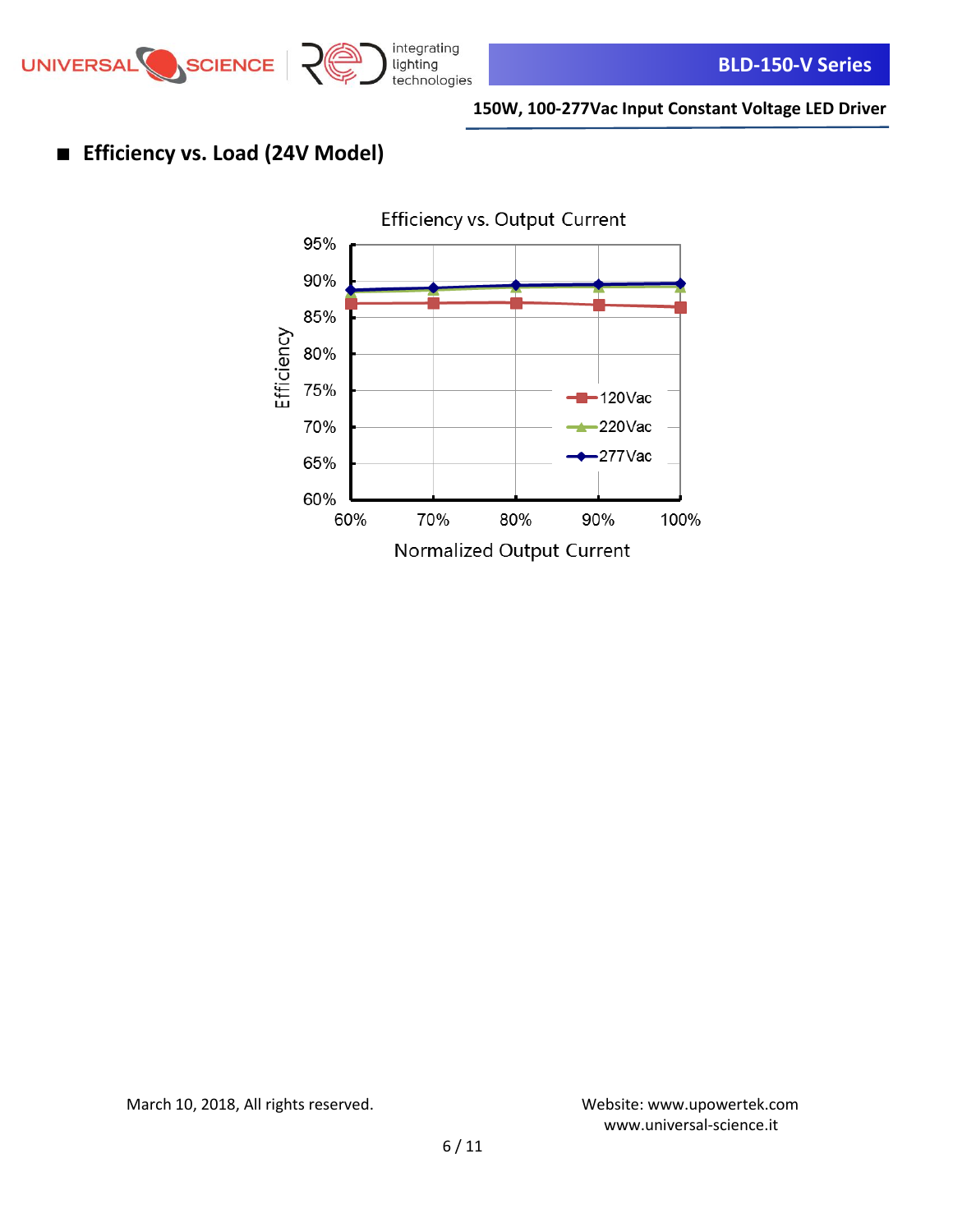



- **Mechanical Design**
	- **BLD-150-Vxxx-NNU (UL Cable)**





- **BLD-150-Vxxx-DNU (UL Cable)**

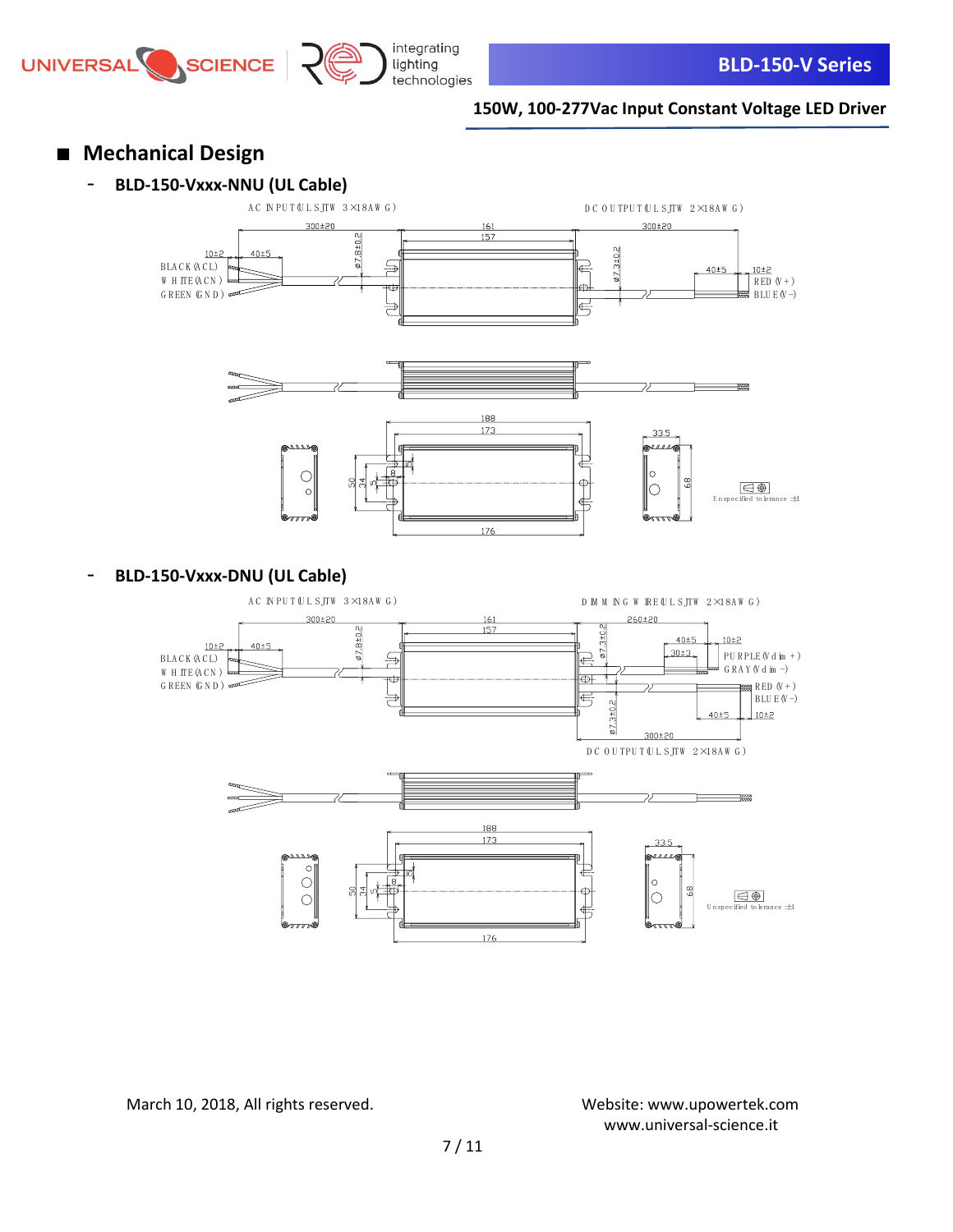



- **BLD-150-Vxxx-ENU (UL Cable)**



- **BLD-150-Vxxx-ANU (UL Cable)**



March 10, 2018, All rights reserved. Website: [www.upowertek.com](http://www.upowertek.com/)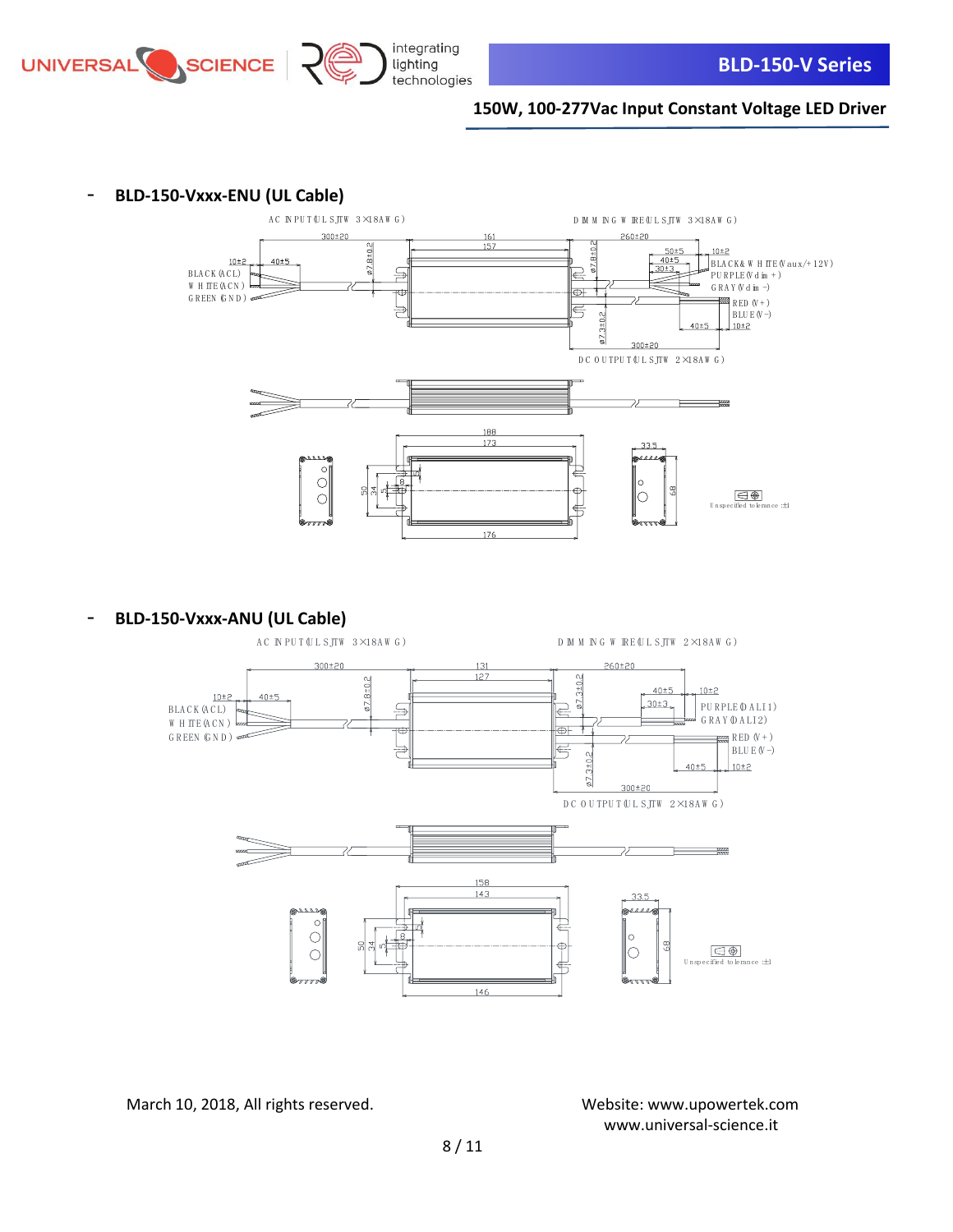





**- BLD-150-Vxxx-NNS (VDE Cable)**<br>AC NPUT WDE HOSRN -F 3×1.0m m 2)

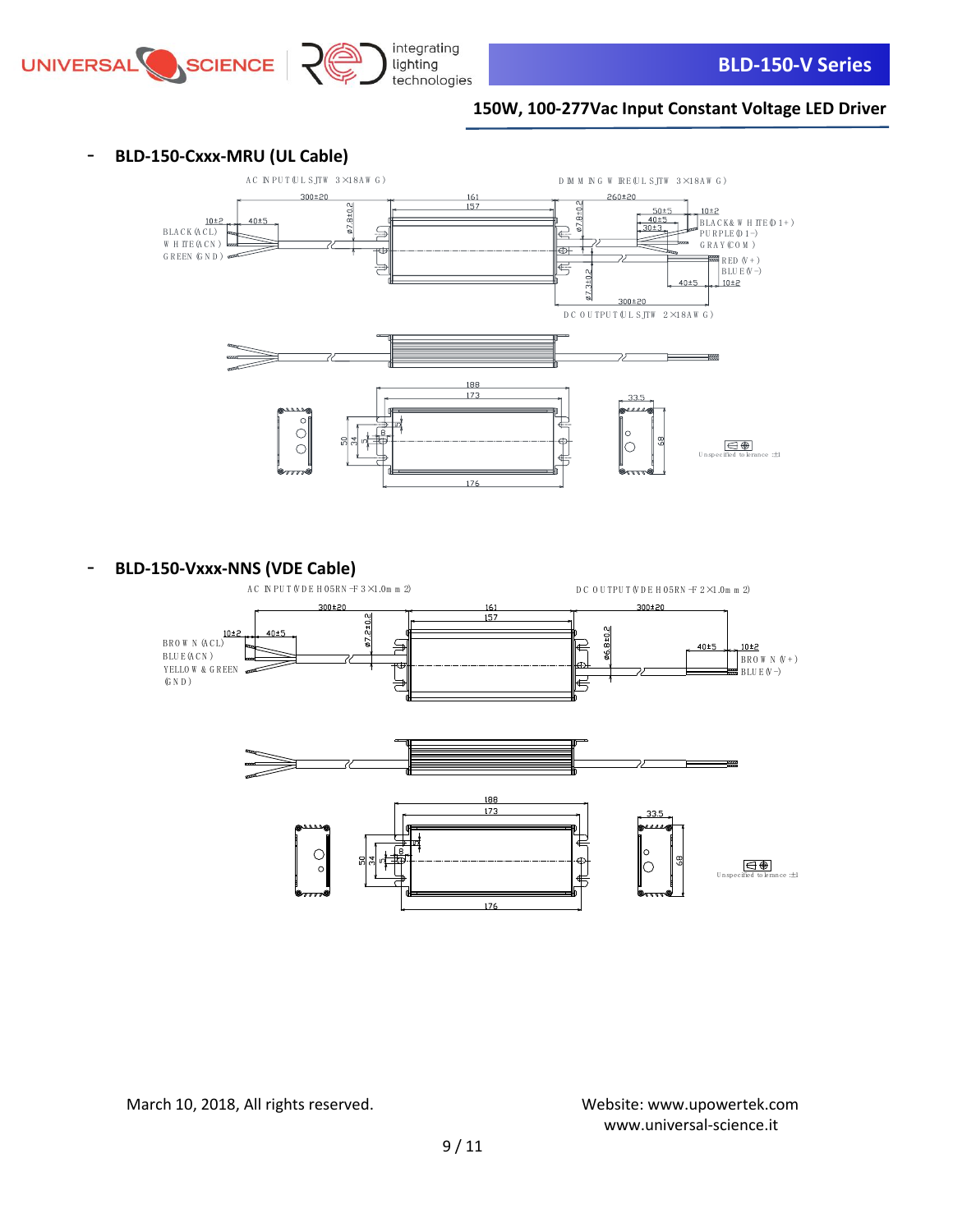

### - **BLD-150-Vxxx-DNS (VDE Cable)**



- **BLD-150-Vxxx-ENS (VDE Cable)**